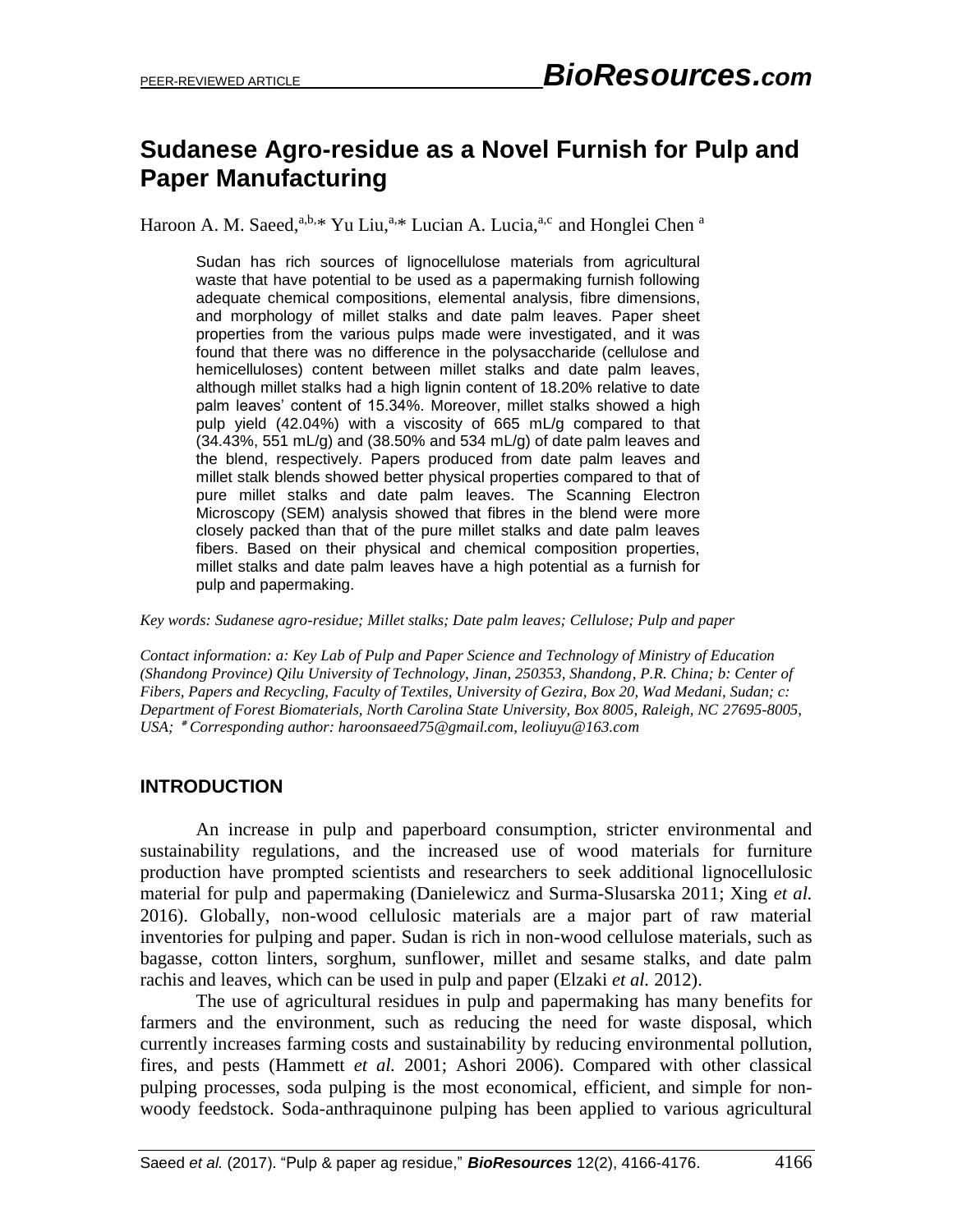residue non-wood materials, such as bagasse (Samariha and Khakifirooz 2011; Sánchez *et al.* 2016), banana (Rosal *et al.* 2012), and cotton stalks (Khider *et al.* 2012), but no work on Sudanese millet stalks and date palm leaves has been reported to date.

Pearl millet (*Pennisetum glaucum*) known as "Dukhun," is the most important cereal crop in Sudan (Kordofan and Darfur States). The average total area annually cultivated is approximately 2.5 million ha. However, millet stalks are used as feed for animals and mostly used as building material or fuel (Abuelgasim 2011). Their application in pulp and paper manufacturing can be more beneficial because they are abundant, inexpensive, and can provide economic and environmental benefits (Elzaki *et al.* 2012; Dulermo *et al.* 2016). Harinarayana *et al.* (2005) found that the millet stalks were rich in cellulose content (39.4%), hemicellulose (23.9%), and relatively low in lignin (12.8%), thus representing a promising feedstock.

Date palm (*Phoenix dactylifera*) is common in Northern Sudan along the Nile (El Amin 1990). Khristova *et al.* (2005) investigated alkaline pulping with additives of date palm rachis and leaves from Sudan. Date palm rachis gave the best yields and displayed the best mechanical properties. The leaves were best pulped with soda at a low yield with very good strength properties. Nevertheless, date palm is a promising material for the paper industry. Khiari *et al.* (2010) studied the Tunisian date palm rachis as an alternative source of fibres for papermaking applications. It was found that the physical properties of the prepared handsheets were like those displayed by other papers made of common lignocellulosic fibres. Moreover, the pulps displayed good drainability together with excellent mechanical properties. No similar previous study was conducted, and only a few studies have evaluated the potential use of Sudanese date palm leaves for pulp and paper manufacturing (Khristova *et al.* 2005).

The authors herein study millet stalks and date palm leaves to create a novel furnish for pulp and paper manufacture with resources available in Sudan.

## **EXPERIMENTAL**

#### **Materials**

Millet stalks (*Pennisetum glaucum*) were collected from a farmer in north Kordofan state, Sudan, January 2016. They were harvested from a tropical and subtropical area of low soil fertility and limited moisture where rainfall ranges from 200 mm to more than 1000 mm. The date palm leaves (*Phoenix dactylifera*) were collected from 7 to 9-year-old trees from Khartoum state, Sudan, January 2016. The air-dried samples were cut 3 to 5 cm in size and a part of each individual sample was ground in a star mill. The 40-mesh to 60-mesh fraction was analyzed according to TAPPI standards. Hydrogen peroxide  $(H_2O_2)$ , sodium hydroxide (NaOH), and anthraquinone were purchased from Sinopharm Chemical Reagent Co., Ltd. (Shanghai, China).

#### **Methods**

#### *Chemical composition*

Holocellulose was determined by Wise's chloride method (Wise and Jahn 1952), and cellulose (Rowell 2005), as well as lignin and ash, were determined per TAPPI T222 om-06 (1996) and TAPPI T211 om-93(1993), respectively.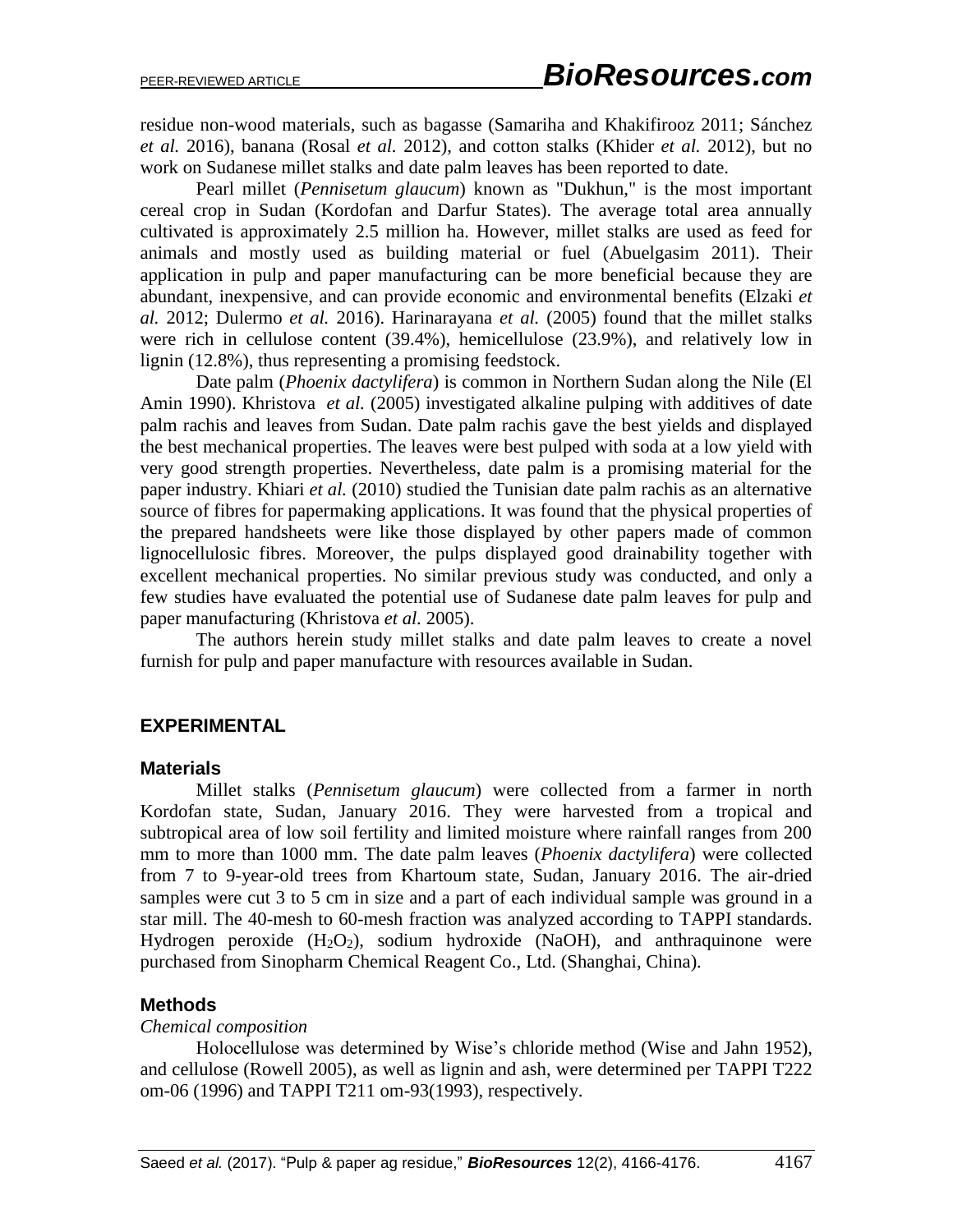## *Pulping processing and testing*

The pulping process of millet stalks, date palm leave, and their blend (50% of each raw material) was performed in a 10-L capacity rotating autoclave according to Khiari *et al.*(2010) with a total alkali solution with 20% (w/w with respect to oven dried (o.d). material) expressed in NaOH, in the presence of an anthraquinone concentration of 0.1% (w/w with respect to o.d. material) at a constant temperature for 150 min. The liquor to solid ratio was 5:1 and the cooking temperature was 160 *°*C. After cooking, the pulp was washed, disintegrated in a laboratory disintegrator, and then screened on a 0.15 mm laboratory slot screen. The pulp yield was calculated and the kappa number and freeness of pulp were determined according to TAPPI T236 om-13 (2013) and TAPPI T227 om-99 (1999), respectively, while the pulp viscosity was determined according to TAPPI T230 om-08 (2008). Pulp bleaching was performed in two stages for 2 h at a 10% pulp concentration by hydrogen peroxide  $(H_2O_2)$  at 4% in sodium hydroxide (NaOH) at 80 °C.

### *Papers making and testing*

Sets of hand-sheets paper (60  $g/m<sup>2</sup>$ ) were made from the pulp of the samples using a laboratory hand-sheet former (PTI laboratory Equipment, Vorchdorf, Austria) according to the TAPPIT 205 sp-95 (1995) standard method. All of the hand-sheets tests were based on the following standards: thickness, TAPPI T411 om-97 (1997); bulk, TAPPI T500 cm-98 (1998); tensile resistance, TAPPI T494 om-96 (1996); burst resistance, TAPPI T403 om-97 (1997); tear resistance, TAPPI T496 sp-99 (1999); opacity TAPPI T1214 sp-98 (1998); and brightness TAPPI T1216 sp-98 (1998). The reported results represent the average values of 5 tested hand-sheets.

#### *Papers surface morphology*

The fiber morphological properties were observed under a scanning electron microscope (SEM) (OCTANE 9.88/1114658 AMETEK®, Mahwah, USA). Images were taken under several magnifications to observe the content, arrangement, and compactness of the fibers. Furthermore, C, O, N, Si, Ca, Mg, and Al were also identified by the same machine. A suspension of materials pulp was used for detailed anatomical features including fibre length, fibre width, curl index, and kink index, by using a Fiber Quality analyzer (LDA02128, OpTest Equipment Inc., Ontario, Canada).

# **RESULTS AND DISCUSSION**

## **Chemical Composition**

Table 1 shows the chemical properties of millet stalks and date palm leaves. The holocellulose content of millet stalks and date palm leaves was 61.89% and 61.63%, respectively. Their cellulose content was 40.99% and 39.00%, respectively, which is suitable for pulp and paper manufacturing (close to or above 40%) (Samariha and Khakifirooz 2011). However, millet stalks had a similar content of 39.4%, and date palm leaves have 39.37% as observed by Harinarayana *et al.* (2005) and Nasser *et al.* (2016), respectively. Compared to other non-woods, millet stalks and date palm leaves were higher than that of sorghum 35.87% (Cardoso *et al.* 2013), corncob residues 38.8% (Liu *et al.* 2010), rice husk 36%, and cotton stalk 38% (Singh and Chouhan 2014).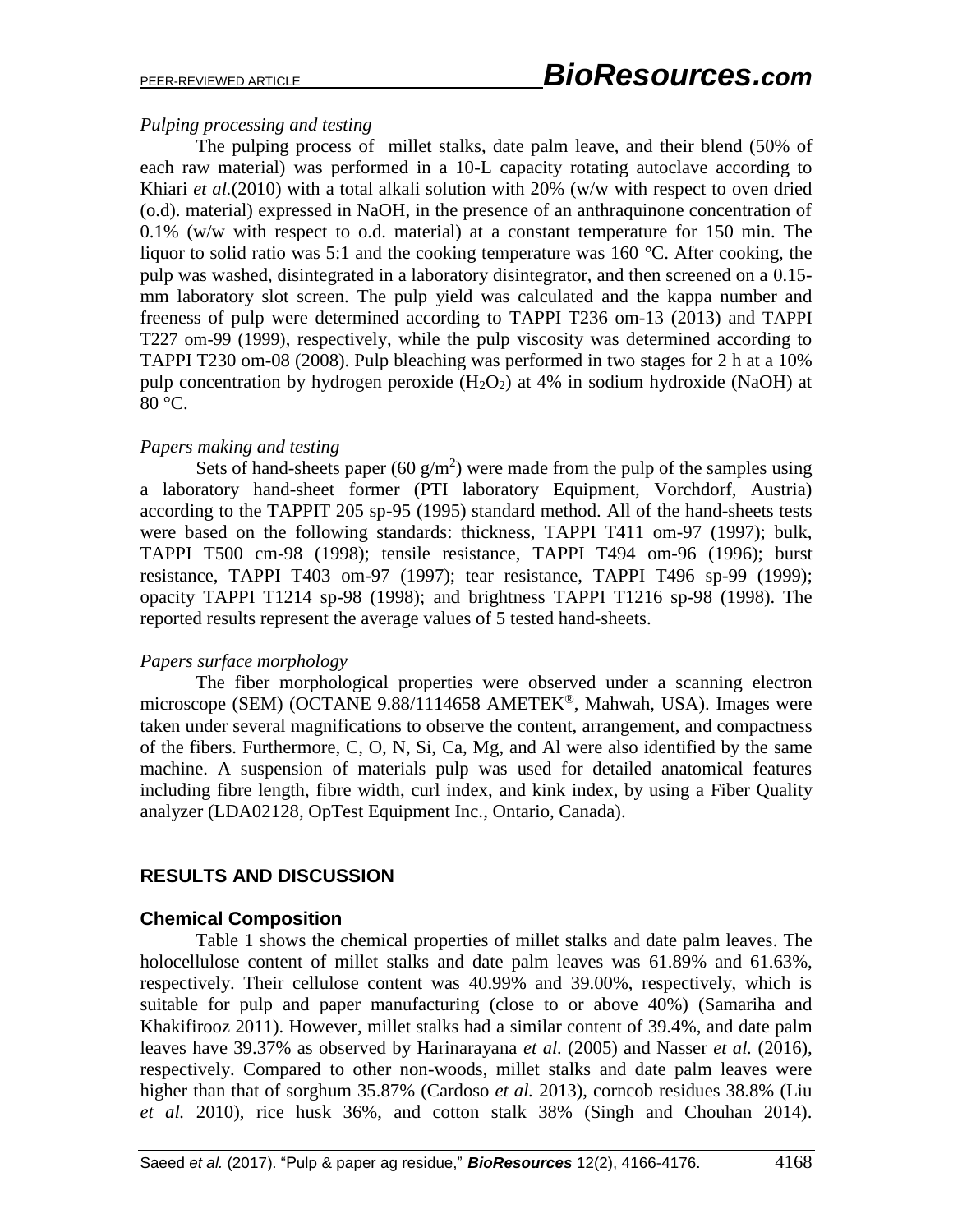Hemicellulose content from millet stalks and date palm leaves ranged from 20% to 22%. However, higher hemicellulose values resulted in higher paper strength (especially tensile, burst, and fold). The pulp yield may have a negative effect during pulping because hemicellulose is the cell wall polymer component with the highest water sorption (Syed *et al.* 2016). The Klason lignin of millet stalks and date palm leaves was 18.20% and 15.34%, respectively, which was lower than that of bagasse at 20.35% (Samariha and Khakifirooz 2011), rice husk at 23%, cotton stalk at 20.88%, bagasse at 19%, and sesame at 23.3% (Singh and Chouhan 2014). Lignocellulose material with low lignin content needs a lower temperature and high pulping chemical charges, as well as bleaching to achieve a satisfactory kappa number. When more lignin can be removed from pulp, the paper that will be made is of higher quality compared to paper made from other lignocellulosic materials. The ash content of date palm leaves was low, 2.06%, while the ash content for millet stalks was high, 5.96%. The high ash contents, however, were unfavorable for pulp and papermaking, because they increase alkali consumption, incur recovery problems for cooking chemicals (evaporation, combustion, and lime mud reburning), and result in operational problems for further pulping (Agnihotri *et al.* 2010). Moreover, millet stalks showed relatively high hot and cold water extractives 13.00% and 5.20% respectively, compared to that 12.12% and 3.02% of date palm leaves. This is evidence of solubility of carbohydrates as well as lignin and dyes. The solubility in 1% NaOH was 15.30% and 12.20% of millet stalks and date palm leaves reflected the degradation of the cell wall material by weak alkali in pulping and bleaching process.

| <b>Chemical Composition (%)</b> | <b>Millet Stalks</b> | <b>Date Palm Leaves</b> |
|---------------------------------|----------------------|-------------------------|
| Holocellulose                   | 61.89                | 61.63                   |
| Cellulose                       | 40.99                | 39.00                   |
| Hemi Cellulose                  | 20.90                | 22.63                   |
| Klason Lignin                   | 18.20                | 15.34                   |
| Acid Insoluble Lignin           | 0.06                 | 0.04                    |
| Ash                             | 5.96                 | 2.06                    |
| Soluble in hot water            | 13.00                | 12.12                   |
| Soluble in cold water           | 5.20                 | 3.02                    |
| Soluble in 1% NaOH              | 15.30                | 12.20                   |

#### **Elemental Analysis**

 Low mineral content in the lignocellulose materials is desirable in pulp and paper production (Plazonić *et al.* 2016). In Table 2, the millet stalks had elemental proportions of carbon (C) 45.21%, oxygen (O) 20.90%, sodium (Na) 2.09%, calcium (Ca) 0.50%, silica (Si) 0.48%, magnesium (Mg) 0.38%, and aluminium (Al) 0.17%, respectively. The composition of date palm leaves was oxygen (O) 52.98%, carbon (C) 43.29%, sodium (Na) 1.86%, silicon (Si) 0.37%, aluminium (Al) 0.30%, and magnesium (Mg) 0.26. The millet stalks and date palm leaves contained relatively little silica, which should not therefore induce issues in the chemical recovery. Moreover, elemental analyses showed that the minerals components, which represent the inorganic constituents, were relatively low. However, this lower silica content is expected to reduce the amounts of alkali required during pulping and bleaching processing.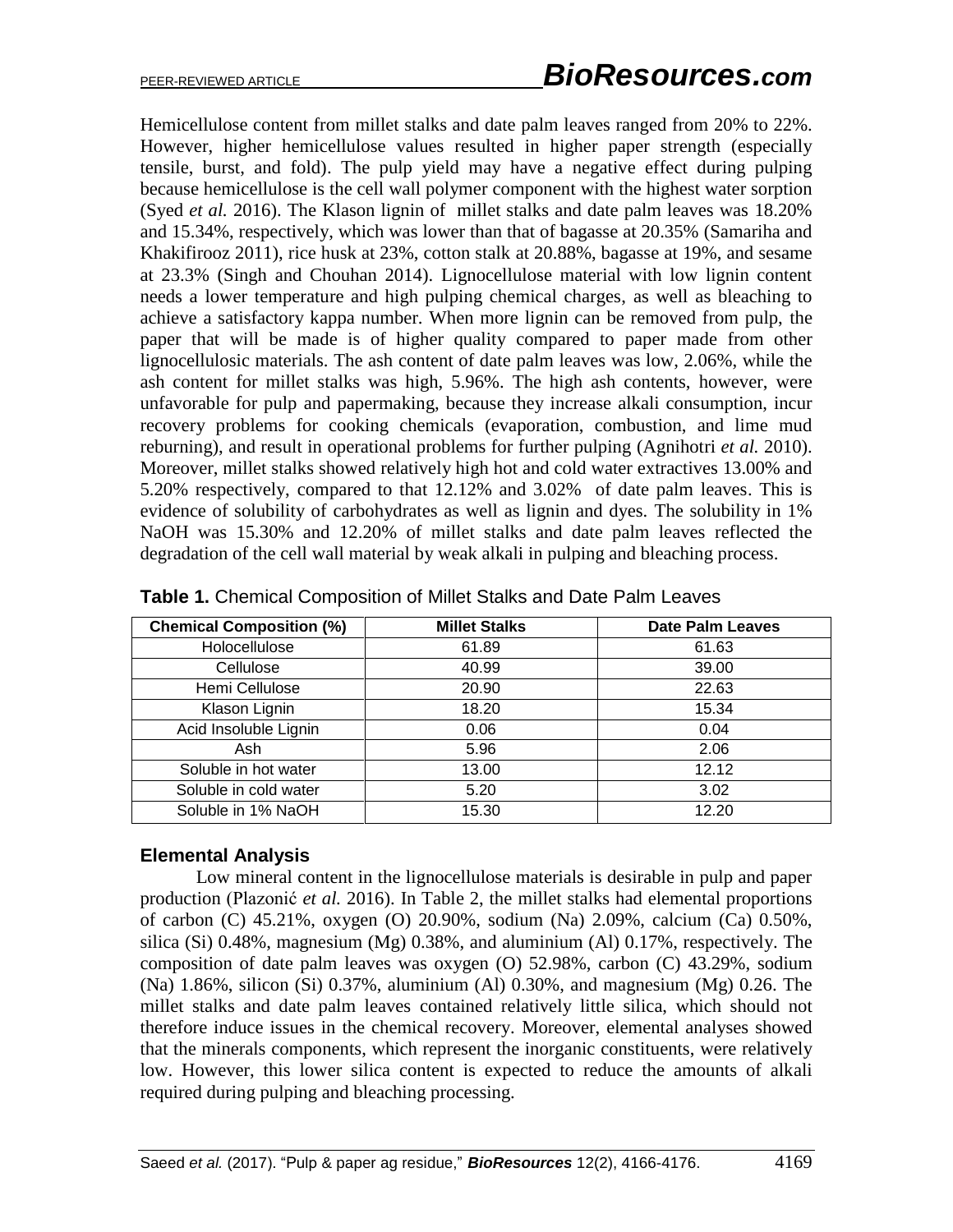| <b>Material</b>      | C(%)  | O(%)  | Na (%) | Mg (%) | AI (%) | Si (%) | Ca (%) |
|----------------------|-------|-------|--------|--------|--------|--------|--------|
| <b>Millet Stalks</b> | 45.21 | 20.90 | 2.09   | 0.38   | 0.17   | 0.48   | 0.50   |
| Date Palm<br>Leaves  | 43.29 | 52.98 | 1.86   | 0.26   | 0.30   | 0.37   | 0.68   |

|  | <b>Table 2. Elemental Analysis</b> |  |
|--|------------------------------------|--|
|--|------------------------------------|--|

#### **Pulp Yield, Kappa Number, and CSF**

In Table 3, the pulp yield of millet stalks, date palm leaves, and their 50% blend was 42.04%, 34.43%, and 38.50% with kappa numbers of 12.43%, 13.50%, and 11.96%, respectively. Considering the pulping yields and kappa numbers, it could be recommended that the simple soda process be chosen for the pulping of millet stalks/date palm leaves blend. Moreover, the blend of millet stalks and the date palm leaves produced better quality pulp as indicated by a lower kappa number. However, the combination of high yield with good papermaking properties suggested that date palm leaves could be used in blends with other cellulosic material, or pulped together with the rachis to give bleachable pulp grades (Khristova *et al.* 2005). Millet stalks, date palm leaves, and their blend showed viscosities of 665 mL/g, 551 mL/g, and 534 mL/g, respectively (Fig.1). Moreover, date palm leaves obtained a higher freeness value at CSF 720 mL compared to that of the millet stalks and the blend, 555 mL and 600 mL, respectively.



**Fig. 1.** Pulp yields and viscosities of millet stalks, date palm leaves, and their 50% blend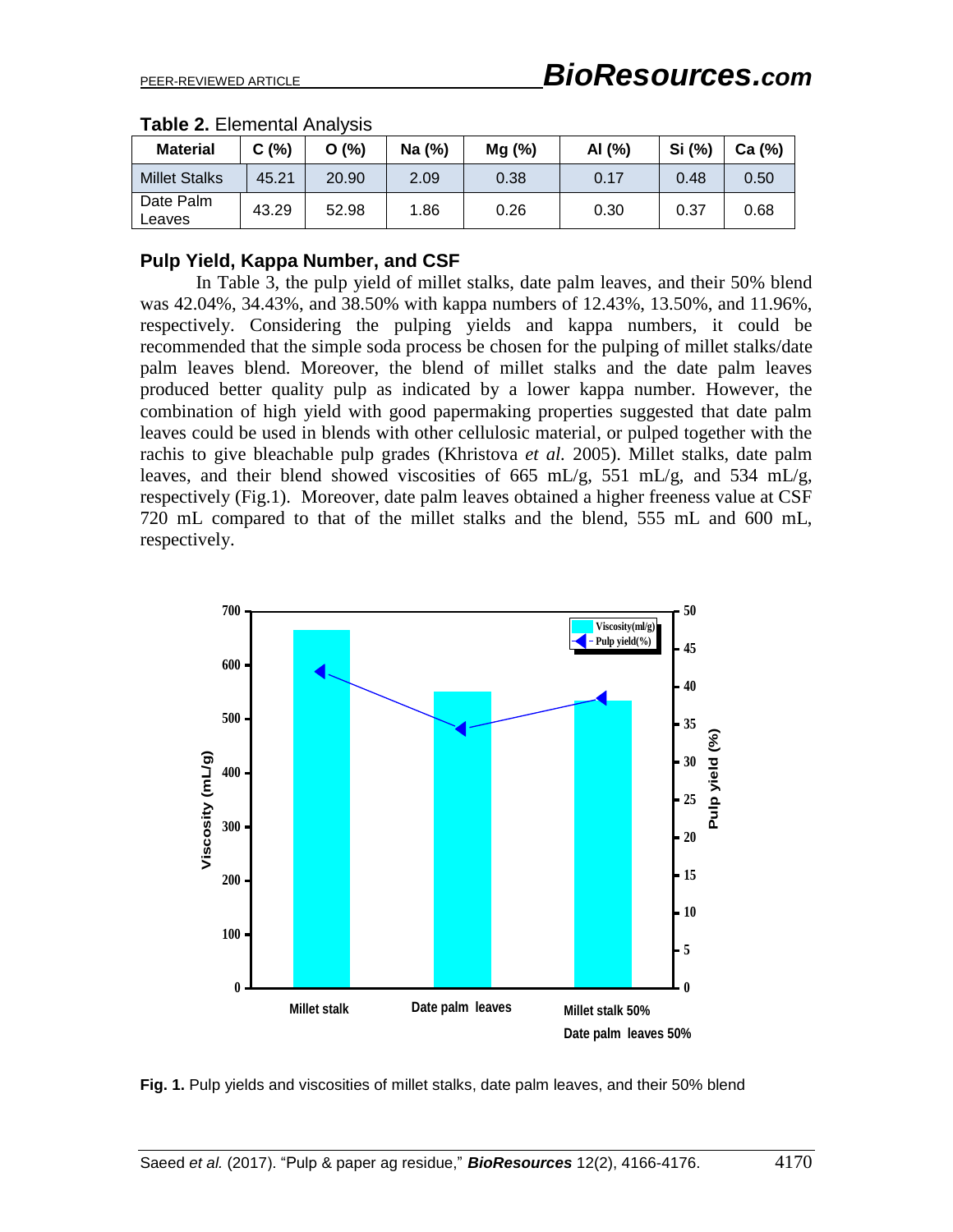# **Table 3.** Pulp Properties

| <b>Material</b>                               | Pulp Yield (%) | <b>Pulp</b><br>Viscosity(mL/g) | Kappa<br><b>Number</b> | CSF (mL) |
|-----------------------------------------------|----------------|--------------------------------|------------------------|----------|
| <b>Millet Stalk</b>                           | 42.04          | 665                            | 12.43                  | 555      |
| Date Palm Leaves                              | 34.43          | 551                            | 13.50                  | 720      |
| Millet Stalk (50%)+ Date<br>Palm Leaves (50%) | 38.50          | 534                            | 11.96                  | 600      |

# **Fibre Properties**

The fibre length is considered an important parameter for pulp and paper properties because it has a significant impact on the paper mechanical properties (Jahan *et al.* 2010). As shown in Table 3, the average fibre length of millet stalks and date palm leaves was 0.41 mm and 0.51 mm, respectively. These results were in the range of those associated with common agriculture plants such as date palm rachis (Khiari *et al.* 2010). Moreover, these materials showed fibre thicknesses similar for millet stalks and date palm leaves, 27.10 mm and 28.80 mm, respectively. Fibre curl strongly affects the tensile strength and bonding ability of fibres within a network (Robertsén and Joutsimo 2005). However, millet stalks showed higher fibre curl and kink indices (0.12 mm and 1.67 mm) compared to that of date palm leaves (0.09 mm and 1.33 mm). Fibre curl affected the tensile index such that a sheet formed from such fibres would have a low tensile index, but may have a high tear strength. This has been explained by the uneven distribution of stress along the length of a curled fibre in a fracture zone (Robertsén and Joutsimo 2005).

| Material                    | <b>Millet Stalk</b> | Date Palm Leaves |
|-----------------------------|---------------------|------------------|
| Average Fibre Length (mm)   | 0.41                | 0.51             |
| Average Fibre Diameter (µm) | 27.10               | 28.80            |
| Mean Kink Index (mm)        | 1.67                | 1.33             |
| Mean Curl Index (mm)        | 0.12                | 0.09             |

## **Table 3.** Fibre Properties

# **Paper Properties**

The physical strength properties of handsheets from millet stalks, date palm leaves, and their 50% blend are shown in Table 4 and Fig. 2. The paper made from the 50% blend of millet stalks and date palm leaves had better physical properties, such as tensile strength 45.23 N m/g, tearing index 11.04 mNm<sup>2</sup>/g, bursting index 2.34 KPa m<sup>2</sup>/g, and a folding **e**ndurance of 16 ( *log*<sup>10</sup> *n*). For date palm leaves and millet stalks, the values were for tensile strength (39.55 N m/g, 33.95 N m/g), tearing index  $(6.24 \text{ mNm}^2/\text{g}, 2.31 \text{ m}^2/\text{g})$ mNm<sup>2</sup>/g), bursting **i**ndex (1.64 KPa m<sup>2</sup>/g, 1.96 KPa m<sup>2</sup>/g), and folding **e**ndurance (11, 5 (*log*<sup>10</sup> *n*)), respectively. However, this data showed that millet stalks and date palm leaves were promising for papermaking applications. Date palm leaves showed the best bleachability and reached the highest brightness of 70.50%, while it was 66.05% and 63.60% of millet stalks and 50% blend, respectively. Moreover, the highest opacity was 88.90% and was achieved by the 50% blend, while it was 88.50% and 86.00% of millet stalks and date palm leaves, respectively. However, opacity is very important for printing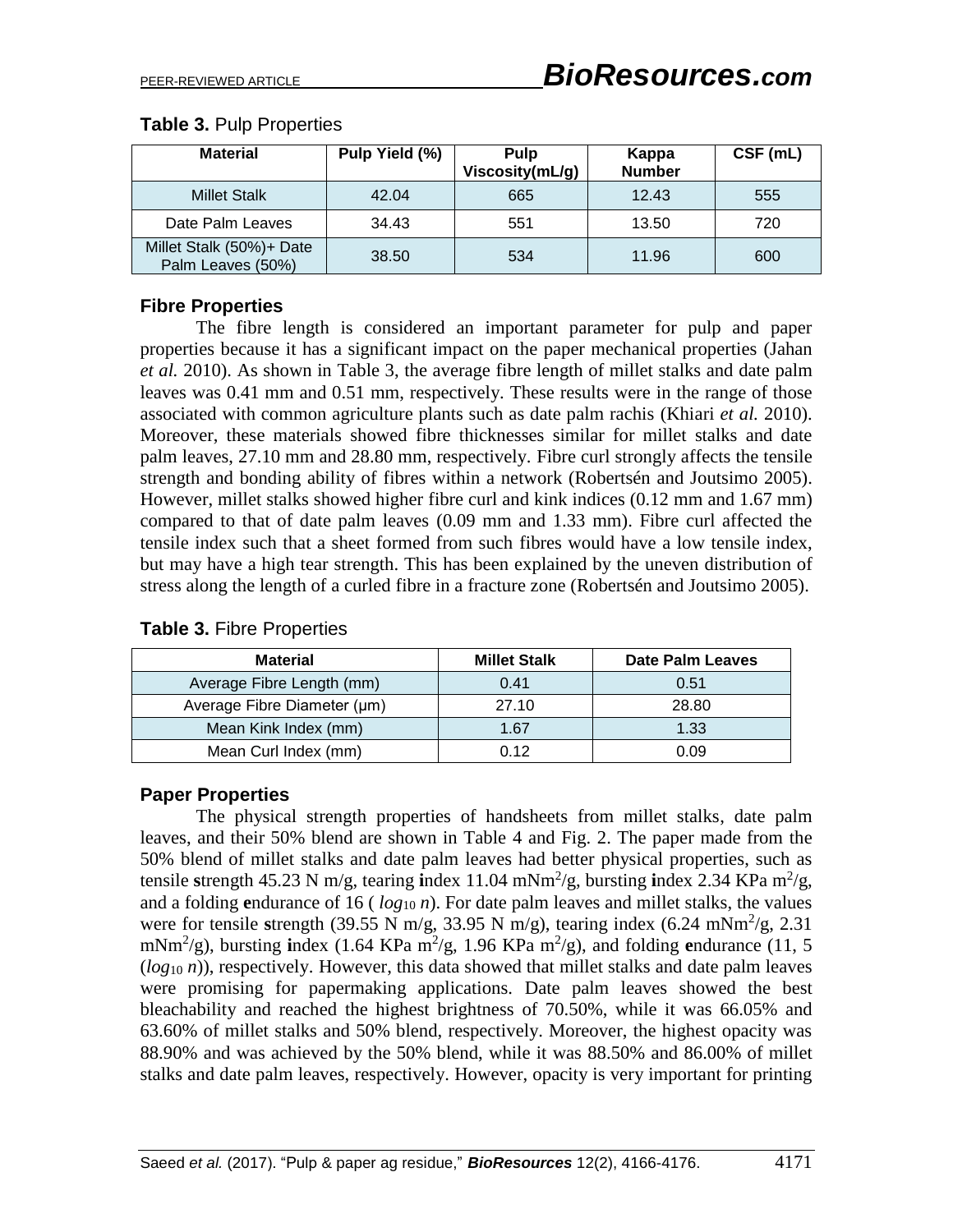and writing papers, while for tracing paper, lampshades, and some packing papers, brightness is considered very important (Tajik *et al.* 2016).

| <b>Material</b>                         | <b>Millet Stalk</b> | Date Palm<br>Leaves | Millet Stalk (50%)+ Date<br>Palm Leaves (50%) |
|-----------------------------------------|---------------------|---------------------|-----------------------------------------------|
| Thickness (µm)                          | 150.50              | 180.00              | 150.50                                        |
| Tensile Strength (N m/g)                | 33.95               | 39.55               | 45.23                                         |
| Tearing Index (mNm <sup>2</sup> /g)     | 2.31                | 6.24                | 11.04                                         |
| Brightness (%)                          | 66.05               | 70.50               | 63.60                                         |
| Bursting Index (KPa m <sup>2</sup> /g)  | 1.96                | 1.64                | 2.34                                          |
| Folding Endurance (log <sub>10</sub> n) | 5                   | 11                  | 16                                            |
| Opacity (%)                             | 88.50               | 86.00               | 88.90                                         |
| Density $(cm^3/g)$                      | 2.50                | 3.00                | 2.50                                          |

# **Table 4.** Paper Properties



**Fig. 2.** Tensile strength and tearing index of the materials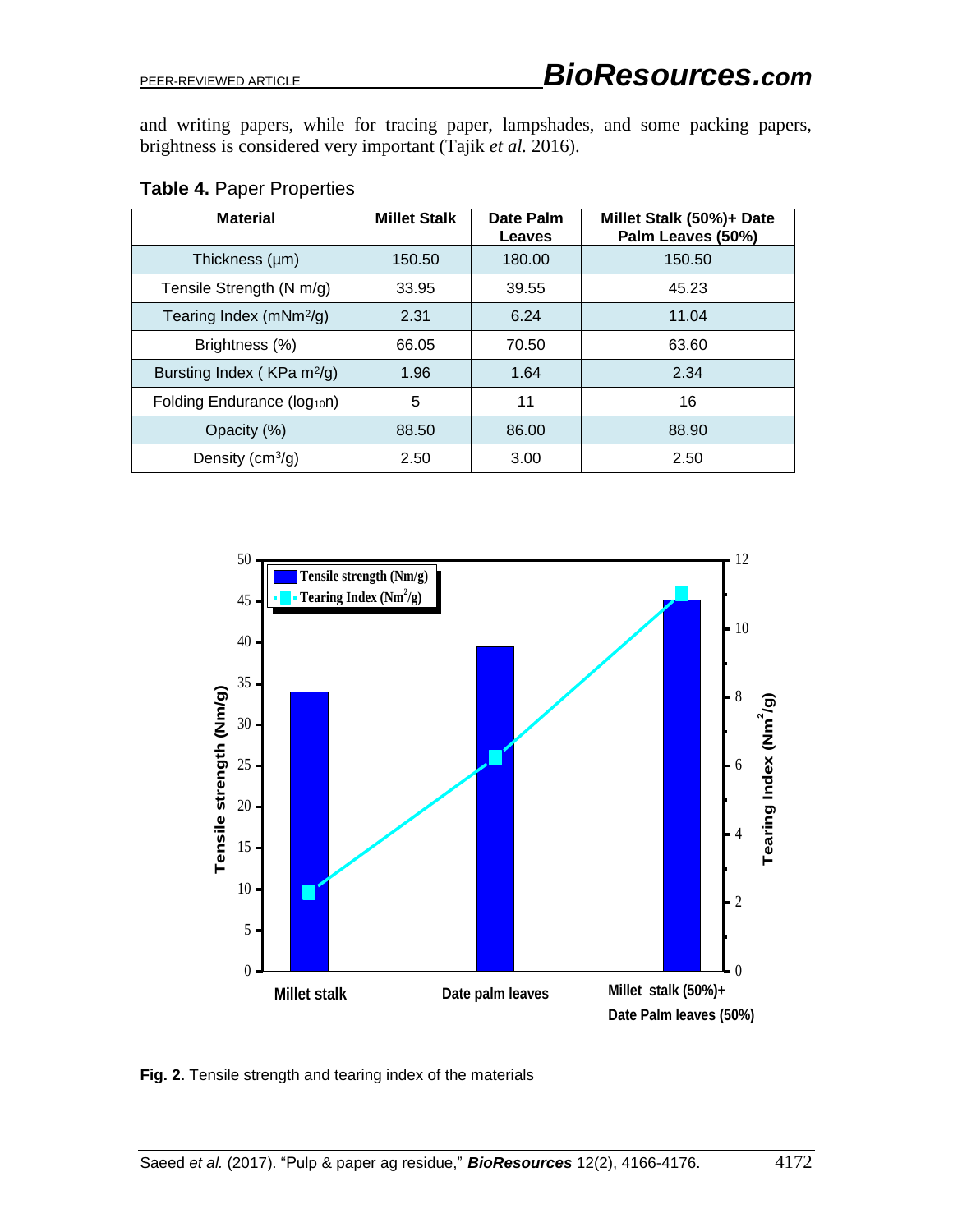## **Paper Morphology**

The strength of the fiber matrix could be extrapolated based on its packing of the fibers. In Fig. 3, the millet stalks, date palm leaves, and 50% blend handsheets were magnified at 100  $\mu$ m. (Fig. 3(A)) showed that the millet stalk fibers were more closely compacted compared to the date palm leaves (Fig. 3(B)). SEM images showed that the produced papers from the millet stalks were quite homogeneous and compact compared to that produced from date palm leaves; however, this will lead to smooth surface and good structure on produced paper. Alternatively, the blend handsheet in Fig. 3(C) showed a more closely packed arrangement than the millet stalks and date palm leaves fibers. Inevitably, the highly dense arrangement and compact packing imparted better mechanical properties and quality (Daud *et al.* 2013).



**Fig. 3.** Scanning electron microscope images of millet stalks (A), date palm leaves (B), and 50% blend (C)

# **CONCLUSIONS**

- 1. The relatively high cellulose contents (40.99% and 39.00%) and low lignin contents (18.20% and 15.34%) of millet stalks and date palm leaves, respectively, led to high-quality pulp and paper.
- 2. The millet stalks and date palm leaves blend showed high mechanical properties (tensile strength, tear index, and fold test) similar to wood materials when compared to pure millet stalks and date palm leaves.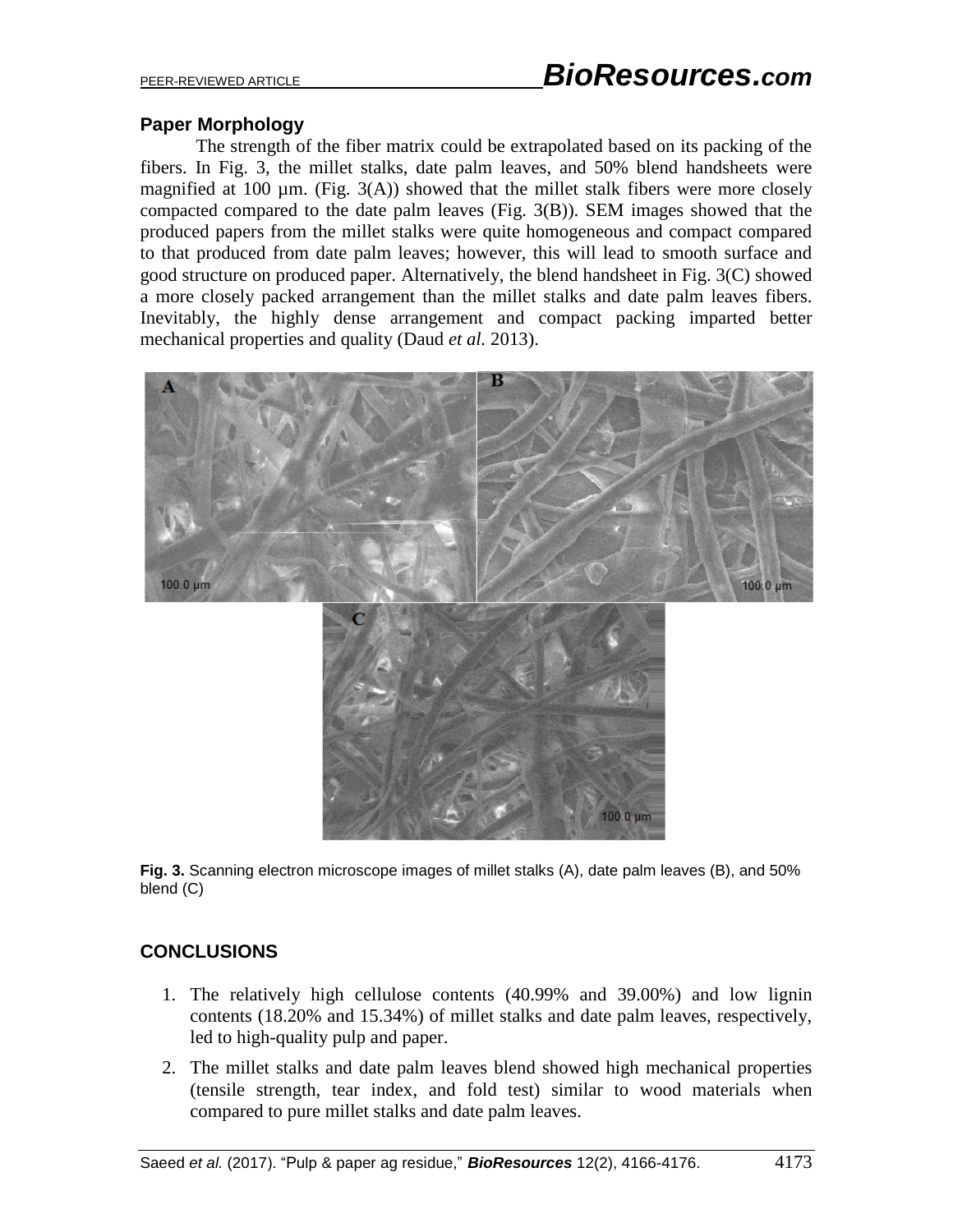- 3. The SEM analysis showed a condensed arrangement of fibres that led to a stronger structure in the date palm leaves and the blend than in the millet stalks.
- 4. The papers produced from millet stalks, date palm leaves and 50% blend, could be used for writing and printing paper as well as in packaging applications.

### **ACKNOWLEDGMENTS**

The authors are grateful for the financial support from the National Science Foundation of China (Grant Nos. 31470602, 31600472, and 31570566,), the Foundation for Outstanding Young Scientist in Shandong Province (BS2015SW011), the Project of Shandong Province Higher Education Science and Technology Program (No. J13LD03), the Foundation of Key Laboratory of Pulp and Paper Science and Technology of Ministry of Education (Shandong Province) of China.

# **REFERENCES CITED**

- Abuelgasim, E. H. (2011). "Pearl millet, pennisetum glaucum, production and improvement in the Sudan," *Sudanese Encyclopedia of Agricultural Sciences*, (http://www.erails.net/SD/nectarforum/senassudan/research-and-studies/pearl-milletpennisetum-glaucum-production-and-improvement-in-the-sudan/), Accessed February 2017.
- Agnihotri, S., Dutt, D., and Tyagi, C. (2010). "Complete characterization of bagasse of early species of *Saccharum officinerum*-Co 89003 for pulp and paper making," *BioResources* 5(2), 1197-1214.
- Ashori, A. (2006). "Nonwood fibers A potential source of raw material in papermaking," *Polymer-Plastics Technology and Engineering* 45(10), 1133-1136. DOI: [10.1080/03602550600728976](http://dx.doi.org/10.1080/03602550600728976)
- Cardoso, W. S., Tardin, F. D., Tavares, G. P., Queiroz, P. V., Mota, S. S., Kasuya, M. C. M., and Queiroz, J. H. d. (2013). "Use of sorghum straw (Sorghum bicolor) for second generation ethanol production: Pretreatment and enzymatic hydrolysis," *Química Nova* 36(5), 623-627. DOI: 10.1590/S0100-40422013000500002
- Danielewicz, D., and Surma-Slusarska, B. (2011). "Pulping and bleaching OCC. Part I: Delignification," *Appita Journal: Journal of the Technical Association of the Australian and New Zealand Pulp and Paper Industry* 64(1), 62.
- Daud, Z., Hatta, M. Z. M., Kassim, A. S. M., Awang, H., and Aripin, A. M. (2013). "Exploring of agro waste (pineapple leaf, corn stalk, and napier grass) by chemical composition and morphological study," *BioResources* 9(1), 872-880.
- Dulermo, T., Coze, F., Virolle, M. -J., Méchin, V., Baumberger, S., and Froissard, M. (2016). "Bioconversion of agricultural lignocellulosic residues into branched-chain fatty acids using *Streptomyces lividans,*" *Oilseeds and Fats, Crops and Lipids* 23(2), 1-8. [DOI: 10.1051/ocl/2015052](https://doi.org/10.1051/ocl/2015052)
- El Amin, H. M. (1990). *Trees and Shrubs of the Sudan*, Ithaca Press, University of Minnesota, Minneapolis, MN, USA.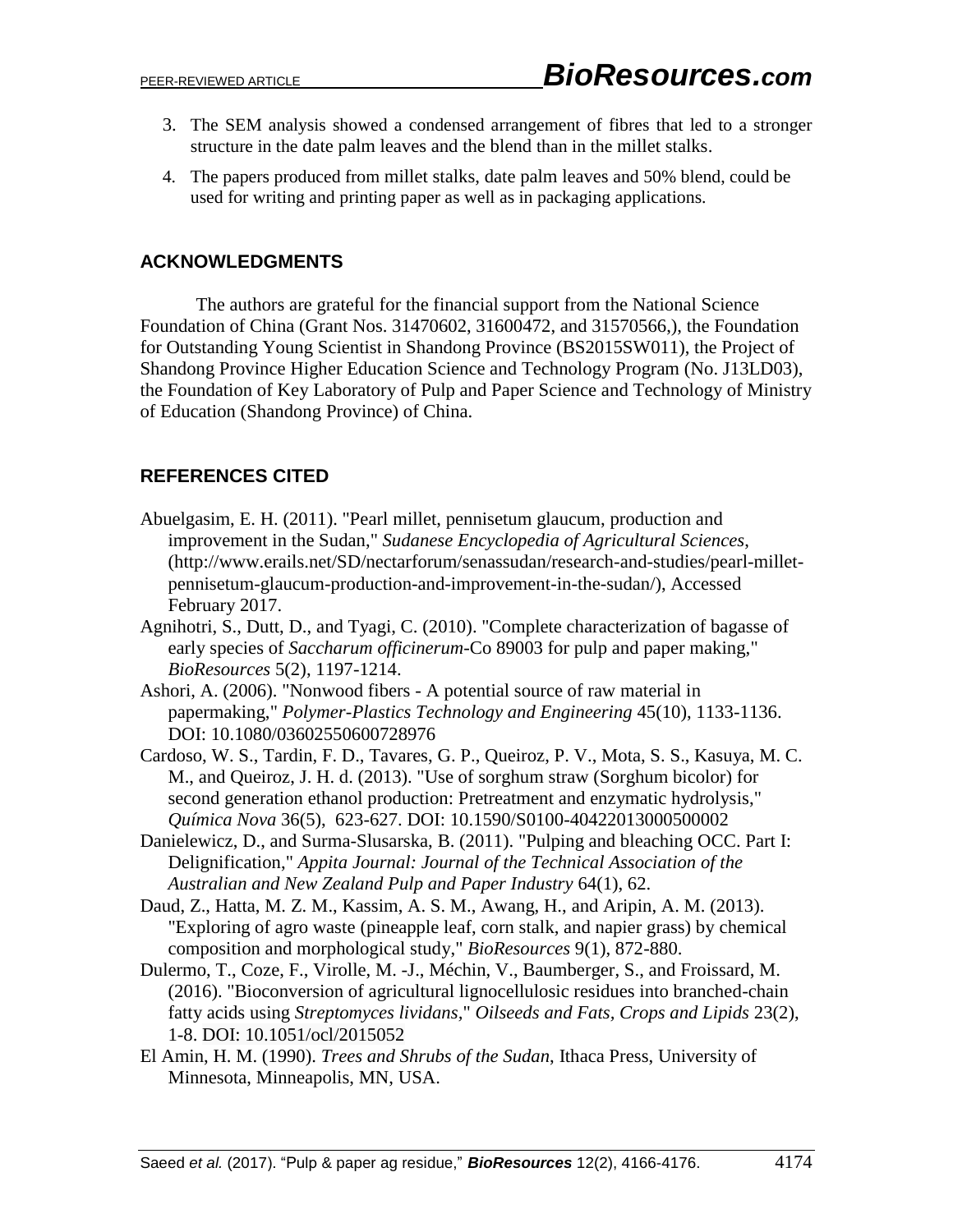- Elzaki, O. T., Khider, T. O., and Omer, S. H. (2012). "Pulp and papermaking characteristics of *Cajanus cajan* stems from Sudan," *[American-Eurasian Journal of](https://www.google.ae/url?sa=t&rct=j&q=&esrc=s&source=web&cd=3&cad=rja&uact=8&ved=0ahUKEwi0hL2p4bHSAhUEbbwKHX2dBWQQFggiMAI&url=http%3A%2F%2Fjml2012.indexcopernicus.com%2FAmerican-Eurasian%2BJournal%2Bof%2BAgricultural%2Band%2BEnvironmental%2BSciences%2Cp6705%2C3.html&usg=AFQjCNHdvKvxF2pJf8UZWa4TpMeNtBkglg&bvm=bv.148073327,d.dGc)  [Agricultural & Environmental Sciences](https://www.google.ae/url?sa=t&rct=j&q=&esrc=s&source=web&cd=3&cad=rja&uact=8&ved=0ahUKEwi0hL2p4bHSAhUEbbwKHX2dBWQQFggiMAI&url=http%3A%2F%2Fjml2012.indexcopernicus.com%2FAmerican-Eurasian%2BJournal%2Bof%2BAgricultural%2Band%2BEnvironmental%2BSciences%2Cp6705%2C3.html&usg=AFQjCNHdvKvxF2pJf8UZWa4TpMeNtBkglg&bvm=bv.148073327,d.dGc)* 12(2), 159-163.
- Hammett, A., Youngs, R. L., Sun, X., and Chandra, M. (2001). "Non-wood fiber as an alternative to wood fiber in China's pulp and paper industry," *Holzforschung* 55(2), 219-224. [DOI: 10.1515/HF.2001.036](https://doi.org/10.1515/HF.2001.036)
- Harinarayana, G., Melkania, N., Reddy, B., Gupta, S., Rai, K. N., and Kumar, P. S. (2005). "Forage potential of sorghum and pearl millet,"in: *Biofortified Crops for Human Nutrition*, West Lafayette, IN, pp. 292-321.
- Jahan, M. S., Chowdhury, N., and Ni, Y. (2010). "Effect of different locations on the morphological, chemical, pulping and papermaking properties of *Trema orientalis*  Nalita)," *Bioresource Technology* 101(6), 1892-1898. DOI: 10.1016/j.biortech.2009.10.024
- Khiari, R., Mauret, E., Belgacem, M. N., and M'henni, M. F. (2010). "Tunisian date palm rachis used as an alternative source of fibres for papermaking applications," *BioResources* 6(1), 265-281.
- Khider, T. O., Omer, S., Taha, O., and Shomeina, S. K. (2012). "Suitability of Sudanese cotton stalks for alkaline pulping with additives," *Iranica Jounal of Energy & Environment* 3(2), 167-172. DOI: 10.5829/idosi.ijee.2012.03.02.0228
- Khristova, P., Kordsachia, O., and Khider, T. (2005). "Alkaline pulping with additives of date palm rachis and leaves from Sudan," *Bioresource Technology* 96(1), 79-85. [DOI:](http://dx.doi.org/10.1016/j.biortech.2003.05.005)  [10.1016/j.biortech.2003.05.005](http://dx.doi.org/10.1016/j.biortech.2003.05.005)
- Liu, K., Lin, X., Yue, J., Li, X., Fang, X., Zhu, M., Lin, J., Qu, Y., and Xiao, L. (2010). "High concentration ethanol production from corncob residues by fed-batch strategy," *Bioresource Technology* 101(13), 4952-4958. DOI: [10.1016/j.biortech.2009.11.013](http://dx.doi.org/10.1016/j.biortech.2009.11.013)
- Nasser, R. A., Salem, M. Z., Hiziroglu, S., Al-Mefarrej, H. A., Mohareb, A. S., Alam, M., and Aref, I. M. (2016). "Chemical analysis of different parts of date palm (*Phoenix dactylifera* L.) using ultimate, proximate and thermo-gravimetric techniques for energy production," *Energies* 9(5), 374. DOI: 10.3390/en9050374
- Plazonić, I., Barbarić-Mikočević, Ž., and Antonović, A. (2016). "Chemical composition of straw as an alternative material to wood raw material in fibre isolation," *Drvna Industrija: Znanstveno-stručni Časopis za Pitanja Drvne Tehnologije* 67(2), 119-125.
- Robertsén, L., and Joutsimo, O. (2005). "The effect of mechanical treatment on kraft pulps produced from different softwood raw materials," *Paperi ja Puu* [*Paper and Timber*] 87(2), 111-115.
- Rosal, A., Rodríguez, A., González, Z., and Jiménez, L. (2012). "Use of banana tree residues as pulp for paper and combustible," *International Journal of Physical Sciences* 7(15), 2406-2413. DOI: 10.5897/IJPS11.1661
- Samariha, A., and Khakifirooz, A. (2011). "Application of NSSC pulping to sugarcane bagasse," *BioResources* 6(3), 3313-3323.
- Sánchez, J. H., Fajardo, M. E., and Quintana, G. C. (2016). "Viscoelastic properties of pulp suspensions of bleached sugarcane bagasse: Effects of consistency and temperature," *BioResources* 11(4), 8355-8363.
- Singh, S., and Chouhan, A. S. (2014). "Experimental studies on enhancement of bio-oil production using agro waste materials pre-treated with alkaline solutions," *African Journal of Basic & Applied Sciences* 6(1), 19-24.